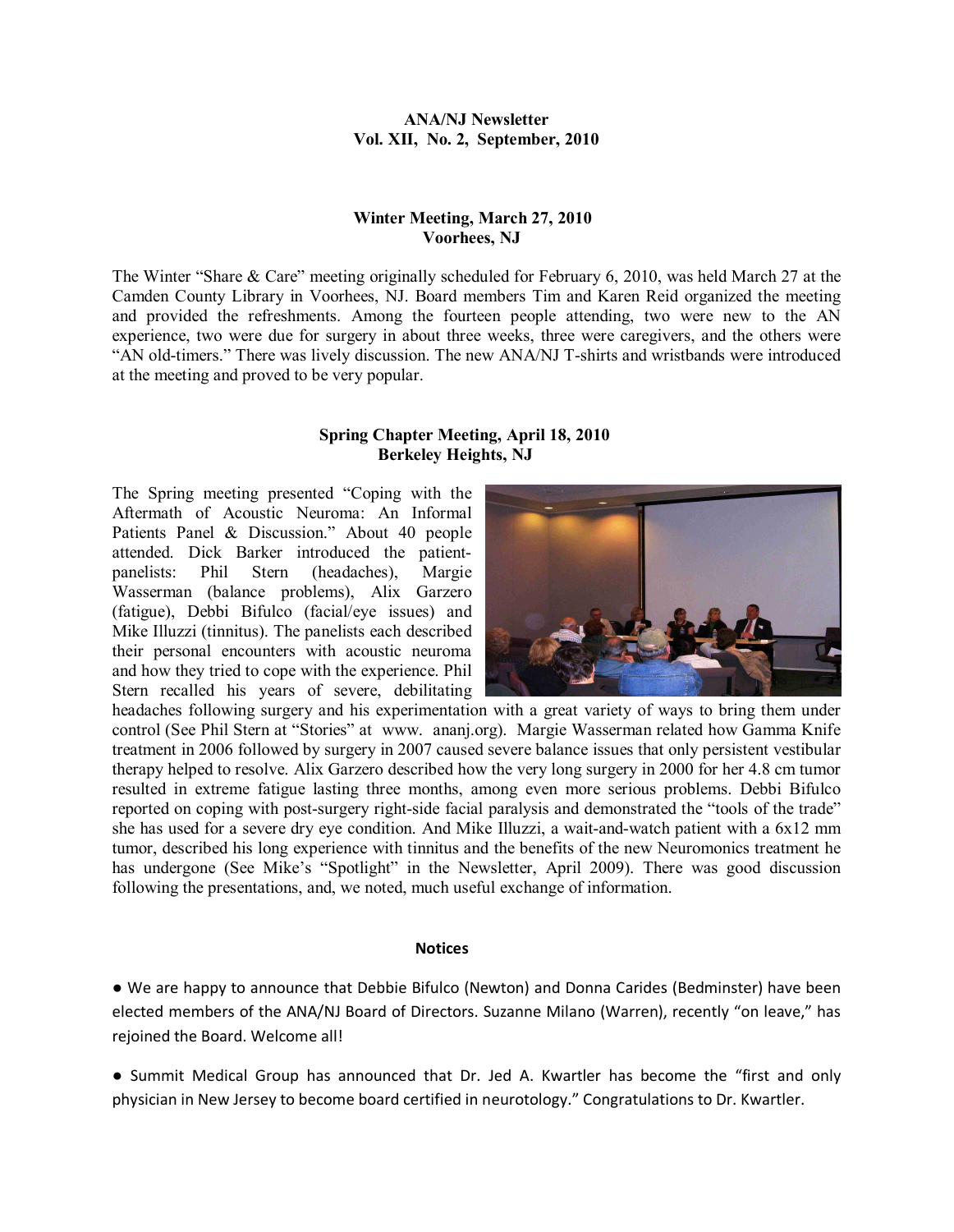● The Steeplechase Cancer Center at Somerset Medical Center, Somerville, NJ, is using the Novalis Tx linear accelerator for stereotactic radiosurgery/radiotherapy treatment of acoustic neuroma. Dr. Joel Braver is medical director of radiation oncology at the Center. For more information about the Center, call 908-927-8777 or go to www.somersetmedicalcenter.com.

● The Brain Tumor Foundation located in New York City has updated its website for brain tumor patients and caregivers. The site provides an online forum, news, information about events for brain tumor patients, and other features. Call 212-265-2401, or go to www.braintumorfoundation.com.

● A medical journal article reviewing the risk of radiation-induced tumors following radiosurgery or radiotherapy has been published by Drs. Niranjan, Kondziolka and Lunsford of the Center for Image-Guided Neurosurgery of the University of Pittsburgh Medical Center: "Neoplastic Transformation after Radiosurgery or Radiotherapy: Risk and Realities," *Otolaryngol Clin North America*, vol.42, August 2009, pp.717-29. The authors conclude that the risk is very low.

● The national ANA has issued the advisory that the best interpretation of the 25 epidemiologic studies published during 1999-2008 is that the results do not demonstrate an increased risk of developing an acoustic neuroma for frequent cell phone users. In this regard, the results have been inconclusive.

# **Medifocus Guide for Acoustic Neuroma**

Medifocus.com in Silver Spring, MD, which describes itself as a "clearinghouse for medical health information," produces separate guidebooks for over 120 medical conditions, including acoustic neuroma. These are available in both print and electronic formats. We have looked at the print copy of the July 2009 edition of the Guidebook for acoustic neuroma, 133 pages, \$26.95 plus \$6 shipping. Some observations are as follows:

● The 2009 Guide is much expanded and much better than the 2005 edition. There are six sections.

● Section 1, "Background Information," gives useful tips for conducting advanced research on acoustic neuroma.

● Section 2, "The Intelligent Patient Overview," (30 pp) is the core and probably most important part of the Guide. It presents an in-depth discussion of acoustic neuroma: incidence, symptoms, testing, diagnosis, tumor growth rates, treatment options, possible complications, quality of life issues, new developments. References to medical journal reports are provided throughout. One caveat is the section's oddly outdated presentation of radiosurgery/radiotherapy as a risky "second-line treatment modality." The section needs to be brought up-to-date for the advances in radiation treatment outcomes since dose reductions to 12-13Gy, and for the current widespread recognition of radiosurgery/radiotherapy as an appropriate and safe treatment option.

● Section 3, "Guide to the Medical Literature," (37 pp) especially attracted our attention because of its lengthy bibliography of important medical journal articles on acoustic neuroma culled from the National Library of Medicine's PubMed database. The articles were selected to provide advanced information on the treatment and management of acoustic neuroma. The PubMed abstracts of these articles can be accessed using the electronic format of the Guidebook. This is a valuable, time-saving tool for patients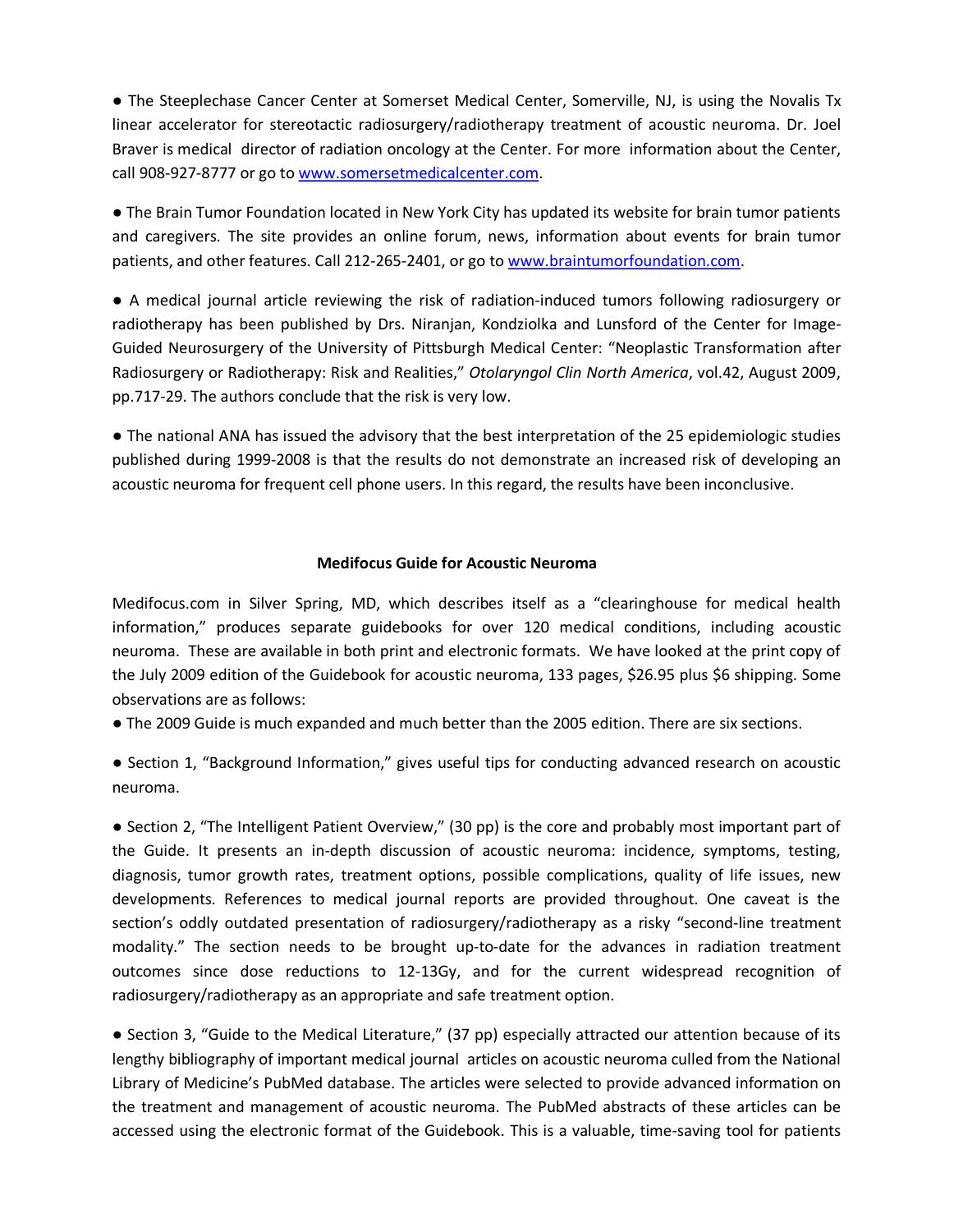looking for more than basic information about acoustic neuroma. It should be noted, however, that the national Acoustic Neuroma Association now provides a selection of important medical journal articles directly on its website.

● Section 4, "Centers of Research," lists "leading" doctors and institutions for AN in the USA and other countries. Strangely missing are, for example, Derald Brackmann (CA), Ladislau Steiner (VA), Michael Sisti (NY) and David Andrews (PA).

● Section 5, Tips on Finding and Choosing a Doctor," has many helpful suggestions, including the finding that "how long a physician has been in practice does not necessarily correlate with a high level of medical care."

● Section 6, "Directory of Organizations," will be useful to patients, although we miss mention of key organizations such as the American Tinnitus Association and American Brain Tumor Association.

#### **Causes of Fatigue**

An article on the American Brain Tumor Association's website (www.abta.org), "Help with Side Effects – Fatigue," offers the following concise statement concerning the causes of the special type of fatigue experienced by patients undergoing treatment for a brain tumor:

 *Researchers are still unsure of the exact causes of disease-related fatigue. It is possible that the disease, or the treatments, lower blood counts and those lowered counts cause fatigue. Or, the tumor may release substances that cause a chain-like set of events ending in fatigue. The emotional impact of* receiving the diagnosis, the trauma of surgery, the treatments required to kill tumor cells may all add to *this extreme tiredness.* 

#### **Integrative Medicine**

Integrative medicine supplements conventional medicine with complementary and alternative medicine therapies that are not part of standard medical treatment but which have been proven to be both safe and effective. The National Center for Complementary and Alternative Medicine, an agency of the National Institutes of Health, advises health professionals regarding the safety and effectiveness of the therapies. Some of the therapies should be of value to acoustic neuroma patients for help with problems such as headache, imbalance, tinnitus or fatigue.

 Dr. Nancy Cotter, Medical Director of Atlantic Integrative Medicine's Mind Body Center at Morristown Memorial Hospital, introduced us to this rapidly growing field of medicine at our October 2008 miniconference (Newsletter, April 2009). The Morristown center, established in 1993, offers services in five complementary and alternative medicine categories: (1) *Whole Medical Systems*, such as Tai Chi, Qi Gong, acupressure, acupuncture, Chinese herbology ; (2) *Mind Body*, such as Tai Chi, yoga, zen meditation, hypnotherapy; (3) *Biologically-based Practices*, such as Chinese herbal medicine, diet, nutrition counseling; (4) *Manipulative Practices*, such as physical therapy, massage, acupressure; and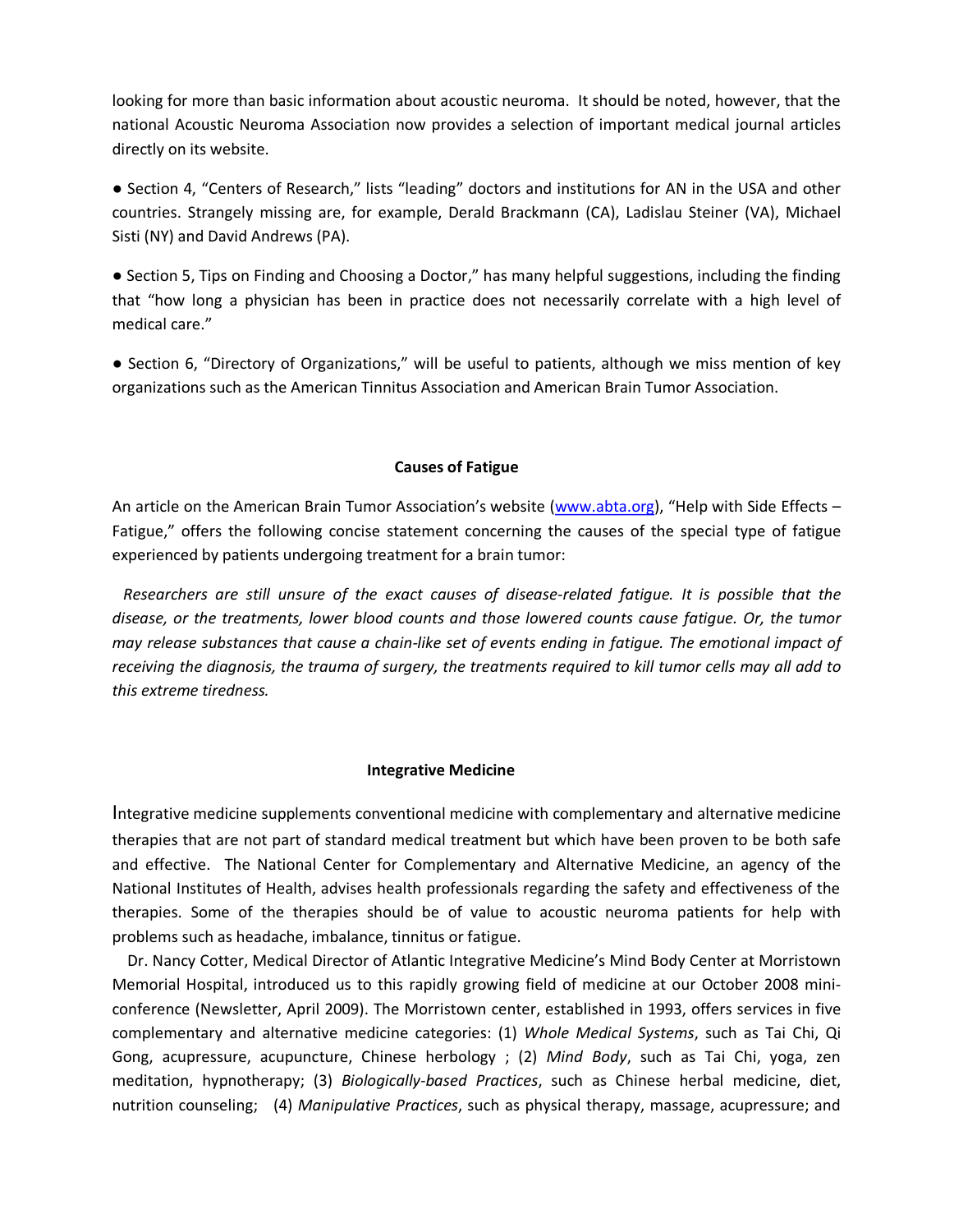(5) *Energy Medicine* forms of hands-on healing and stress reduction techniques, such as Reiki, Healing Touch, Brennan Healing, polarity therapy.

(See www.atlantichealth.org/Morristown)

 Most large hospitals and medical centers offer integrative medicine services. At Memorial Sloan-Kettering Cancer Center in New York City, for example, the chief of the Integrative Medicine Service is Dr. Barrie R.Cassileth, who currently heads a department there of about 60 people. Before joining MSKCC, Dr. Cassileth was professor of medical sociology at the University of Pennsylvania School of Medicine. We first called attention to the innovative work of Dr. Cassileth in 2003 (Newsletter, June 2003) at the time she was busy creating the internet site named "About Herbs." This important database (www.mskcc.org/aboutherbs) has become a top health resource for information regarding herbs, botanicals, vitamins and other over-the-counter agents. As the MSK *Center News* (October 2009) reports: "Managed by pharmacist K. Simon Young, the site is accessible at no cost to visitors. For each herb, vitamin, or botanical, there are two listings -- one for patients and one for oncology professionals – which include purported uses, possible side effects and interactions, and any clinical trials of the supplement." In 2005, the National Institutes of Health awarded MSKCC \$8 million over five years to serve as one of six botanical research centers. The center works in collaboration with the Institute of Chinese Medicine in Hong Kong.

Dr.Cassileth is the founding President of the International Society for Integrative Oncology She is dedicated to making the Integrative Medicine Service at MSKCC a prototype program for other institutions. Studies have shown that cancer patients have reported a 50% reduction in pain and stress after one 20-minute massage session, and acupuncture has helped control symptoms related to cancer and its treatments, including pain, anxiety, depression, dry mouth and shortness of breath. The Integrative Medicine Service at MSKCC offers training programs and certification courses for practitioners.

 Dr. Casssileth notes: "We've entered a new era of oncology. As survival rates have improved, the control of treatment-related physical and emotional symptoms and patients' quality of life has become a major focus." One cannot help but think of how advances in treatment for acoustic neuroma have given rise to increased concerns for patients' quality of life.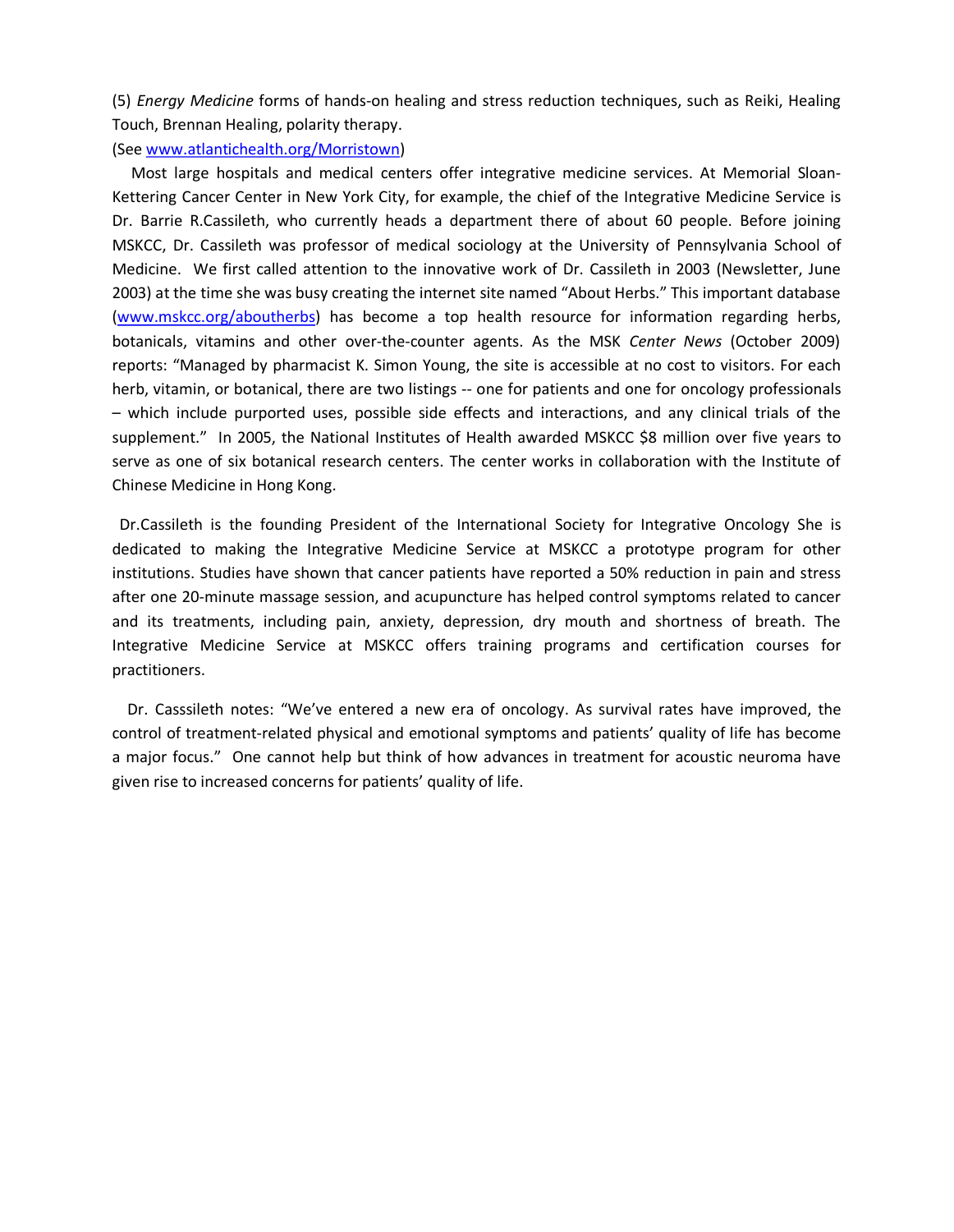### **Reports on Tumor Regrowth**

The following reports on regrowth of acoustic neuromas are from PubMed abstracts of medical journal articles (www.pubmed.org). Full references will be provided on request.

The first 4 reports concern the greater risk of recurrent tumors for patients having incomplete surgical removal of an acoustic neuroma.

 • Hospital of Sainte-Margarite, Marseilles, France (2008) reports on its long-term retrospective study indicating a 9.2% regrowth rate for tumors treated by the translabyrinthine approach, "mainly due to regrowth of microfragments that have been left in the operative field along the course of the facial nerve or at the surface of the pons."

 • Dept of Otolaryngology, Univ of Michigan (2000) reports on 39 patients who underwent incomplete removals, 1988-93; 17 (44%) had tumor regrowth. Mean follow-up period of 6.2 years. Ten patients required additional treatment during the follow-up period.

 • Dept of Otolaryngology, Univ Hospital of Grenoble, France (2005) reports no tumor regrowths for 91 patients having total tumor removals using the translabyrinthine approach. Mean follow-up period of 11 years.

 • Kangwon National Univ, S.Korea (2006) compares outcomes for 116 patients who received either total tumor removal, near total removal or subtotal removal. The regrowth rates were: total, 3.8%; near total, 9.4%; and subtotal, 27.6%. Total removal was found to be the ideal surgical treatment, but near total a good option "with better facial nerve function preservation than [total removal] without significantly increasing the risk of recurrence."

The following 4 reports concern tumor growth control related to low dose radiation treatments:

 • Univ of Heidelberg, Germany (2010) compares 30 patients treated with Linac single-dose radiosurgery (SRS) and 172 patients treated with Linac fractionated radiotherapy (FSR). Median single dose for SRS was 13 Gy; and median total dose for FSR was 57.6. Tumor control rates were found comparable, and SRS a safe alternative to FSR.

 • Dept of Neurological Surgery, Mayo Clinic (2009) reports 15 (5%) of 293 patients, 1990-2004, showed continued tumor growth following low-dose (mean 13 Gy) radiosurgery treatment. Distortion of MR imaging and dose reduction "likely caused some [acoustic neuromas] to receive less than the prescribed radiation dose to the entire tumor volume."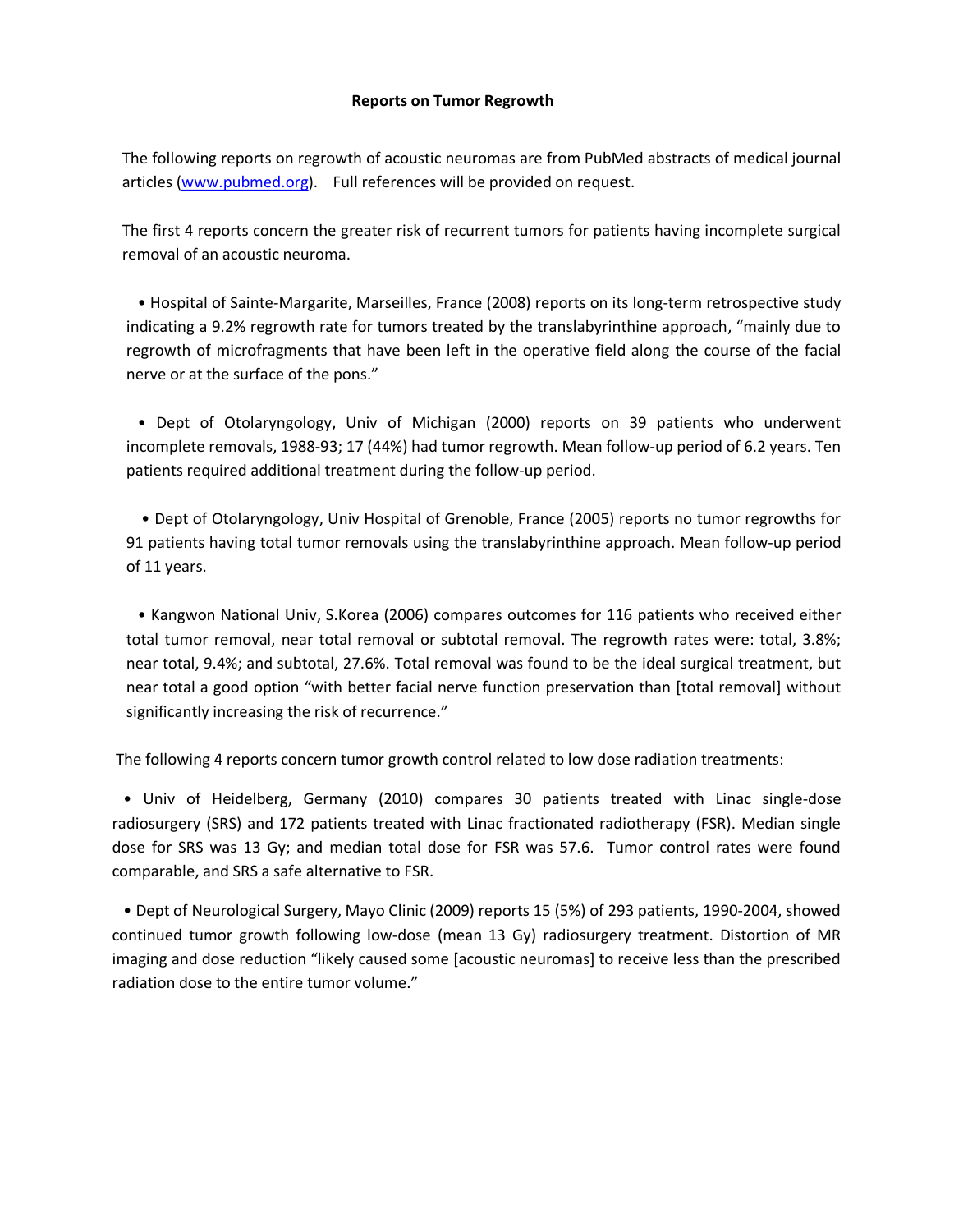• Thomas Jefferson Univ, Philadelphia (2009) compares 43 fractionated radiotherapy patients treated with 50.4 Gy and 46 fractionated radio-therapy patients treated with 46.8 Gy. The tumor control rate was 100% for both cohorts. The hearing preservation rate was greater for the lower dose cohort. Additional dose reduction is proposed to identify the optimal dose that will yield the greatest hearing preservation rate without compromising tumor control.

 • Hospital of Saint-André, Bordeaux, France (2006) reports on 45 cases of fractionated radiotherapy (FSR), 1986-2004. Median total dose of 51 Gy. Median follow-up of 80 months. Following treatment, continued tumor growth occurred for 3 patients (7%) 12 to 15 months after FSR. Two other tumors regrew after initial shrinkage; one of these transformed after 216 months to a low-grade malignant nerve sheath tumor. Caution is advocated when using FSR for young patients.

#### **Update on Second Radiosurgeries**

Our article in the September 2008 Newsletter ("Acoustic Neuromas that Enlarge after Gamma Knife Radiosurgery") noted there is little data regarding the effectiveness of a second Gamma Knife radiosurgery following a failed initial treatment.

 Just recently, the New England Gamma Knife Center reported on 11 patients who were retreated in the period 1994-2007. One of the patients had proton-beam radiotherapy as the first treatment, while the 10 others had Gamma Knife initially. The prescription dose for all Gamma Knife treatments was 11- 13.2 Gy. "Of the 11 patients, 2 showed increase [in tumor size], 1 had no change, and, in 8, the [tumor] decreased in size after the treatment." "All patients demonstrated stable facial nerve function." Regarding facial numbness, 2 patients experienced increases, 8 no change, and one decreased." Ten patients had no functional hearing before retreatment, and hearing was impaired in one patient. (See S.Dewan & G.Noren,"Retreatment of Vestibular Schwannoma with Gamma Knife Surgery," *Jour Neurosurgery*, vol 109, Dec 2008).

 Also, neurosurgeons in Marseilles, France, have published a study that looks closely at eight cases of repeat Gamma Knife radiosurgery (GKS). For the eight cases, the median prescription dose for both first and second treatments was 12.0 Gy, and the median period of follow-up after the second radiosurgery was 64 months. All eight repeat radiosurgeries were successful, showing either reduction in tumor volume (6) or stabilization of tumor growth (2). Useful hearing ability was preserved in one of the three patients who had serviceable hearing ability at the time of the second GKS. There were no cases of facial nerve dysfunction. The report abstract concluded that "repeat GKS with a low marginal dose seems to be a safe and effective treatment in selected patients harboring regrowth of small vestibular schwannomas that have previously been treated with GKS." (See S,Yomo, P.H. Roche et al, "Repeat Gamma Knife Surgery for Regrowth of Vestibular Schwannomas," *Neurosurgery,* vol 64, Jan 2009).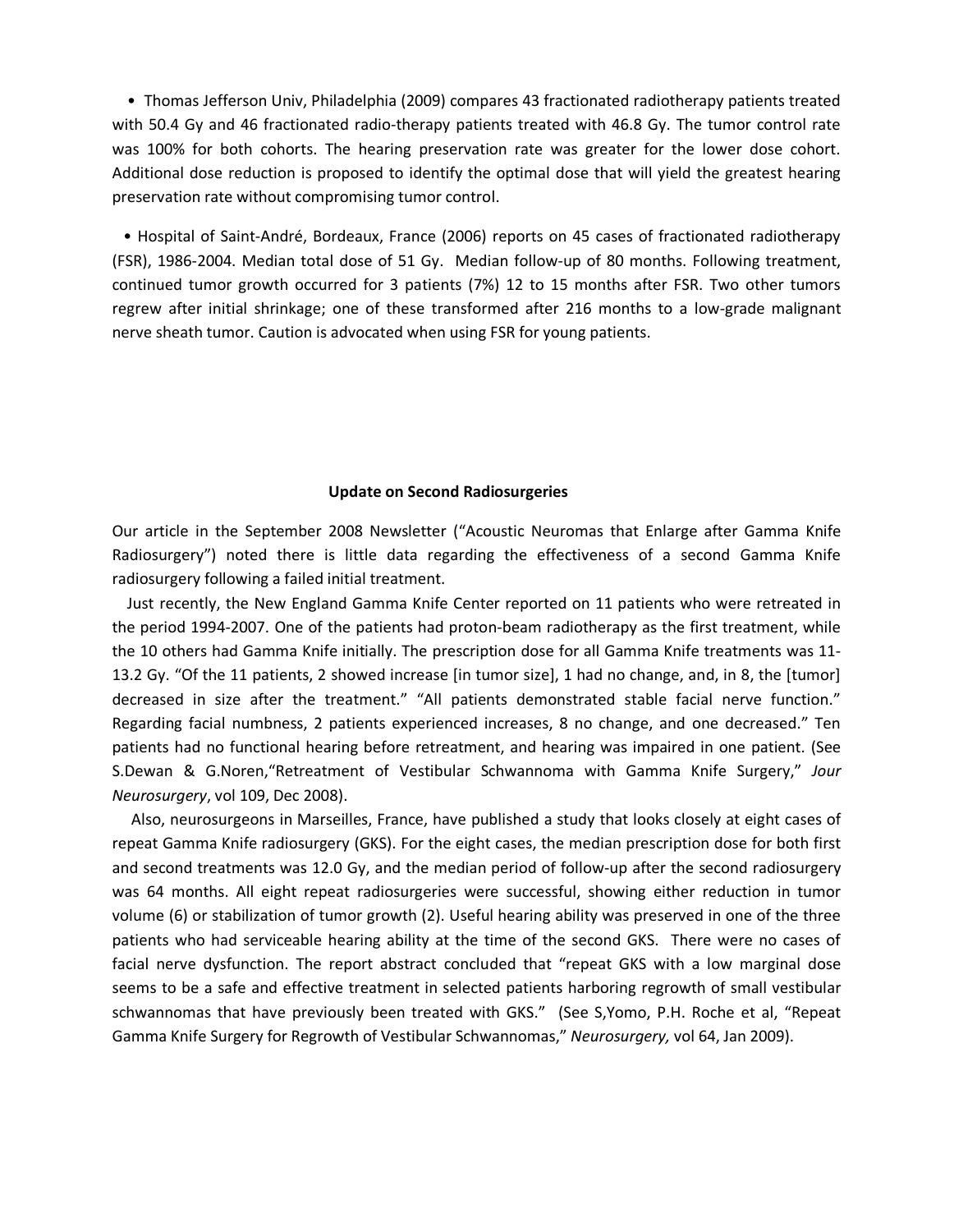#### **Acoustic Neuroma Research Report**

At the 2009 ANA Symposium in Chicago, Dr. Bentley Welling (Ohio State University) reported on "Recent Research in Acoustic Neuromas." He reported that, at present, some sixteen years after the gene "Merlin" for schwannoma cell growth was discovered, research continues actively to find an ideal drug for inhibiting acoustic tumor development. His own research team at Ohio State, aided by a grant from the Institutes of Health, has been busy investigating a wide variety of drugs, including the angiogenesis inhibitor "Avastin." (See ANA/NJ Newsletter, April 2006). AN patients have assisted the research by contributing schwannoma cell samples. The work is steady but slow, and very expensive, in particular for the large number of mouse MRIs required. One possible spin off of the research could be a drug to make tumors more sensitive to radiation treatment. To date, no approved drug treatment for preventing acoustic neuroma has been found.

# **ANA/NJ Mini-Conference**

**October 24, 2010**

**See Next Page**